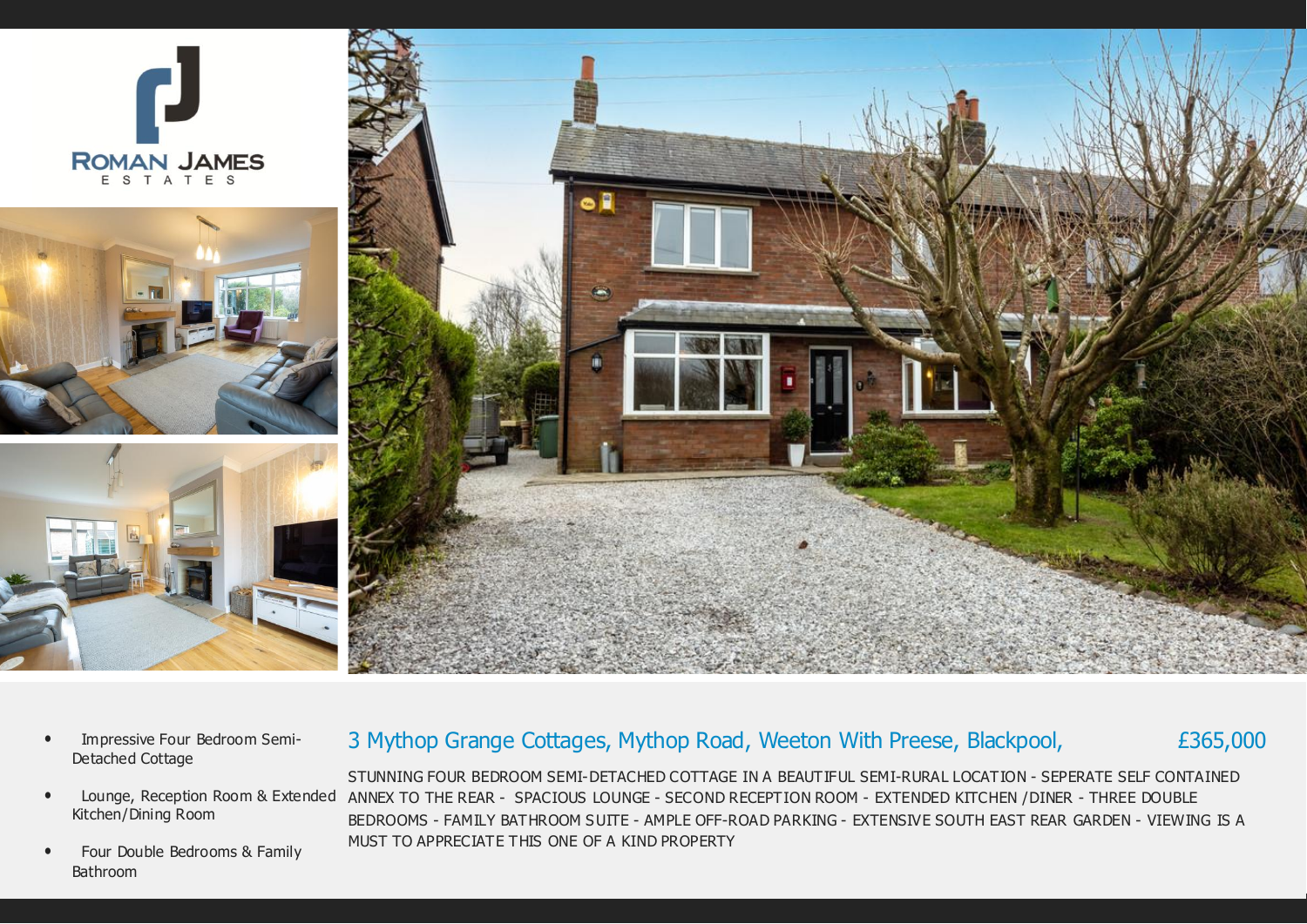



# Property Description

#### **HALLWAY**

Composite glazed door to front aspect, storage cupboard, Laura Ashley wallpaper, radiator and wooden flooring.

#### LOUNGE

18' 2" x 12' 7" (5.56m x 3.84m) Double glazed bay window to front , double glazed window to rear, multi fuel log burner situated on a stone hearth, Laura Ashley wallpaper, Thomas Sanderson duette energy efficient blinds, radiator and air conditioning heater, radiator and wooden flooring.

#### RECEPTION ROOM

12' 5" x 10' 11" (3.80m x 3.35m) Double glazed bay window to front aspect, open fire situated on a marble hearth with tile surround, Thomas Sanderson duette energy efficient blinds, radiator and wooden flooring.

### KITCHEN/DINER

16' 6" x 16' 0" (5.05m x 4.90m) Double glazed windows to side and rear, double glazed door to rear aspect, fitted with a range of German Oak wall and base units and complementary granite work surfaces with tiled splash backs, one and half bowl stainless steel sink with mixer tap, dual fuel Rangemaster cooker with extractor over, integrated fridge freezer, dishwasher and washing machine, kick board heating, under stairs storage and tiled flooring.

#### LANDING

Double glazed window to rear aspect, access to the loft which is fully boarded with pull down ladder and power sockets, radiator.

#### BEDROOM ONE

14' 2" x 11' 9" (4.32m x 3.60m) Double glazed window to front, Thomas Sanderson duette energy efficient blinds, Thomas Sanderson wallpaper, fitted carpet and radiator.

#### BEDROOM TWO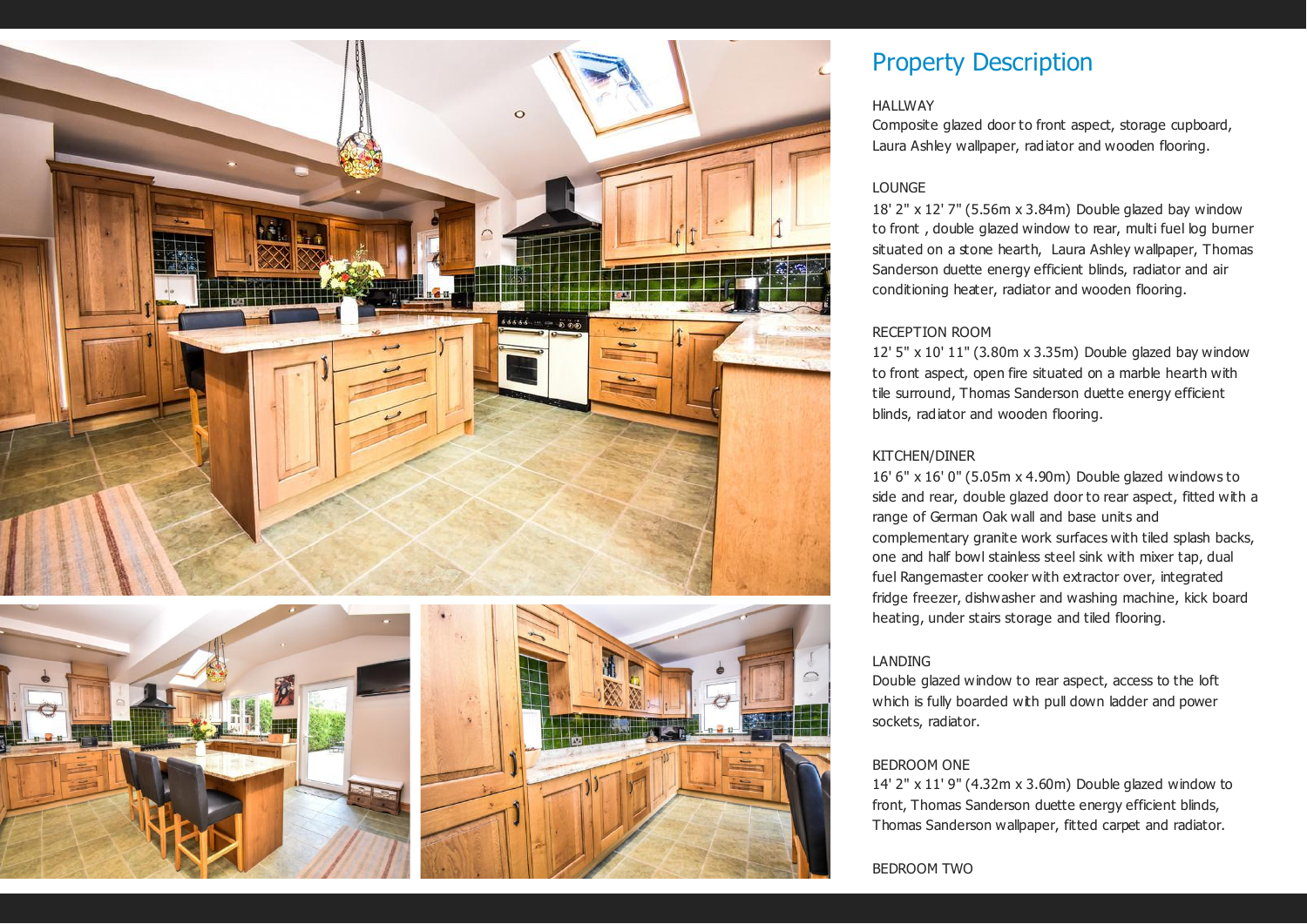









13' 10" x 8' 10" (4.24m x 2.70m) Double glazed window to front, Thomas Sanderson duette energy efficient blinds, fitted carpet and radiator.

#### BEDROOM THREE

9' 2" x 9' 0" (2.80m x 2.75m) Double glazed window to rear, fitted wardrobes, fitted carpet and radiator.

#### BATHROOM

9' 4" x 6' 6" (2.87m x 2.00m) Double glazed opaque window to rear, fitted with a jacuzzi bath with shower over, pedestal wash hand basin and low flush WC, tiled walls and flooring, towel radiator.

## **GARDENS**

#### FRONT

Good size front garden, mainly laid to lawn with mature tree, bushes and shrubs to borders, large gravel driveway leading to the rear garden.

### REAR

Extensive South East facing rear garden, set over three levels, the first level has a paved patio area and an annex inclusive of an en suit. The second level is mainly laid to lawn with mature bushes and shrubs to borders. The third level has a slate stone board and is further laid to lawn, there is a large garden pond which has power, to the very rear of the garden is a raised decking area which overlooks the open fields, the decking also lighting. There is also an external hot and cold tap.

#### ANNEX

A modern annex can be found to the rear of the property, which is currently arranged as a double en-suite bedroom with a concept Murphy wall bed. The Annex also benefits